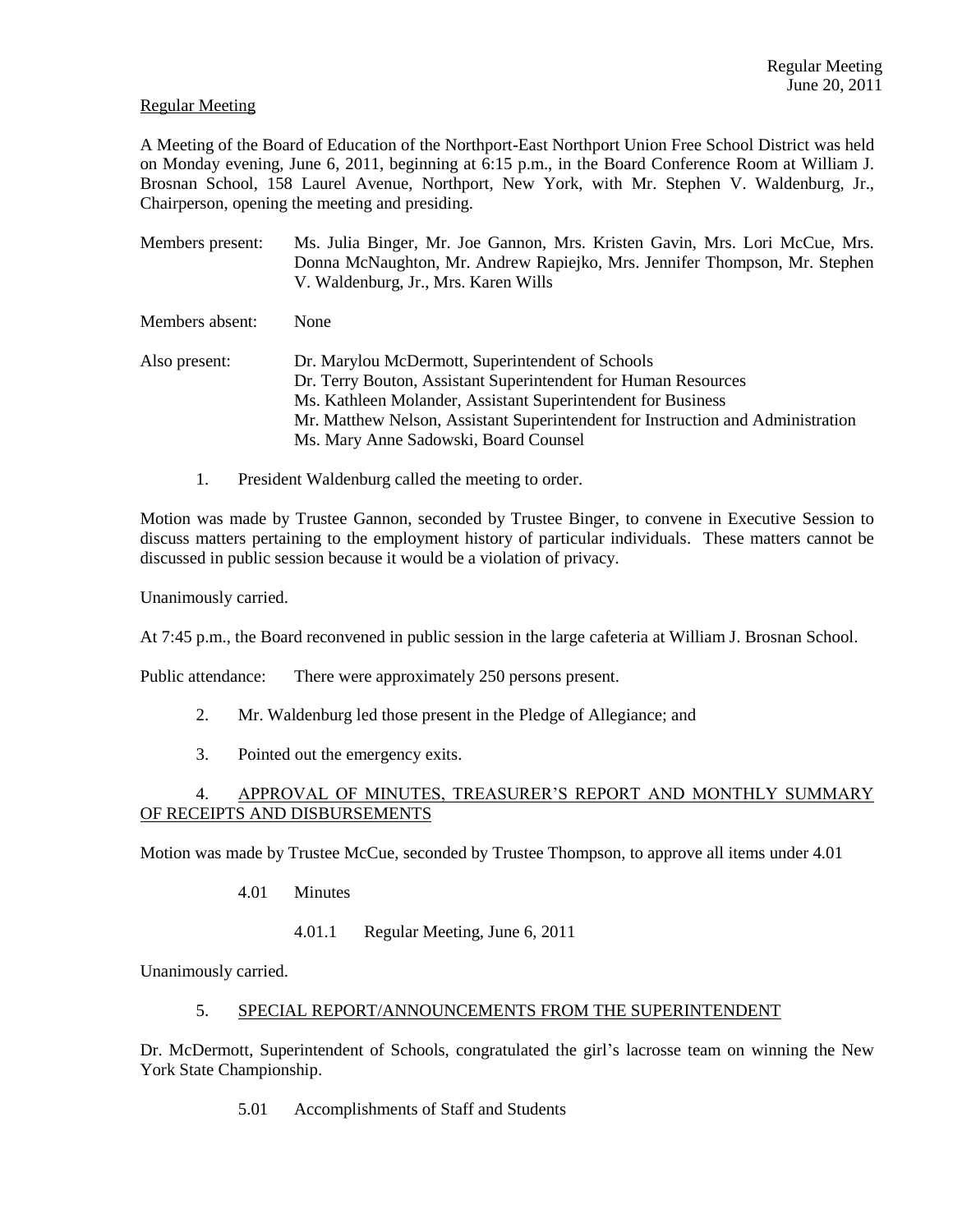5.01.1 Ms. Anne Whooley, Dickinson Avenue Elementary School Principal, introduced kindergarten student Ella Piscatello, recipient of an Award of Merit for her entry in the Dance Choreography category of the PTA Reflections Program

Dr. McDermott stated that there was an emergency medical situation involving a  $5<sup>th</sup>$  grade student at Ocean Avenue School on June 16<sup>th</sup>. Dr. McDermott commended the outstanding dedication and care of the first responders and the staff at Ocean Avenue School for the quick actions taken on behalf of the student. Dr. McDermott introduced and thanked the following people who performed CPR - Mr. Glenn Buscareno, Ms. Stacie Norman, Ocean Avenue School Nurse Ms. Cyndi Latchford, and parent and EMT Mrs. Laura Cocchi. Dr. McDermott also introduced and thanked Mr. Robert Nelson, Ms. Allison Miglio, Mr. John Grimaldi, Ms. Jessica Pandolfi, Ms. Nicole Caputo and Ms. Sabina Larkin on behalf of the entire Ocean Avenue staff.

Chief McKenna of the Northport Fire Department noted the importance of CPR and AED instruction. Chief McKenna stated that this was a very serious situation and without immediate intervention the outcome would have been grossly different.

5.01.2 Mr. Andrew Manzo, Social Studies Chairperson K-12, introduced the following Social Studies Award Recipients:

Johns Hopkins Student Talent Search Valerie White, 7<sup>th</sup> grade, High Honors Reading

United States Senate Youth Program Sam Kim, 12<sup>th</sup> Grade, New York State Alternate

New York State Geography Bee Qualifier Read Kraus, 8<sup>th</sup> Grade, Northport Middle School Jake Miller, 8<sup>th</sup> Grade, East Northport Middle School

2011 Northport History Contest Winners Gabriella Longo, 3rd Grade, Ocean Avenue School Meaghan Maher, 3rd Grade, Fifth Avenue School John Bongiorno, 5<sup>th</sup> Grade, Ocean Avenue School Emily Briggs, 6<sup>th</sup> Grade, Northport Middle School Avery Infranco, 6<sup>th</sup> Grade, Northport Middle School Claire Walsh, 6<sup>th</sup> Grade, Northport Middle School Olivia Bongiorno, 7<sup>th</sup> Grade, Northport Middle School Elizabeth Carr, 7<sup>th</sup> Grade, Northport Middle School Honorable Mention Josephine Amorim, 6<sup>th</sup> Grade, Northport Middle School Brandon Raffa, 6<sup>th</sup> Grade, Northport Middle School

5.01.3 Mr. Daniel Drance, Mathematics Chairperson K-12, introduced the following Mathematics Award Recipients:

# **Math Fair:**

East Northport Middle School: Jonathan Ahrens,  $7<sup>th</sup>$  Grade, Bronze Cameron Cacic, 7<sup>th</sup> Grade, Gold Emily Labruna, 7<sup>th</sup> Grade, Silver Natalie LaScala, 8<sup>th</sup> Grade, Bronze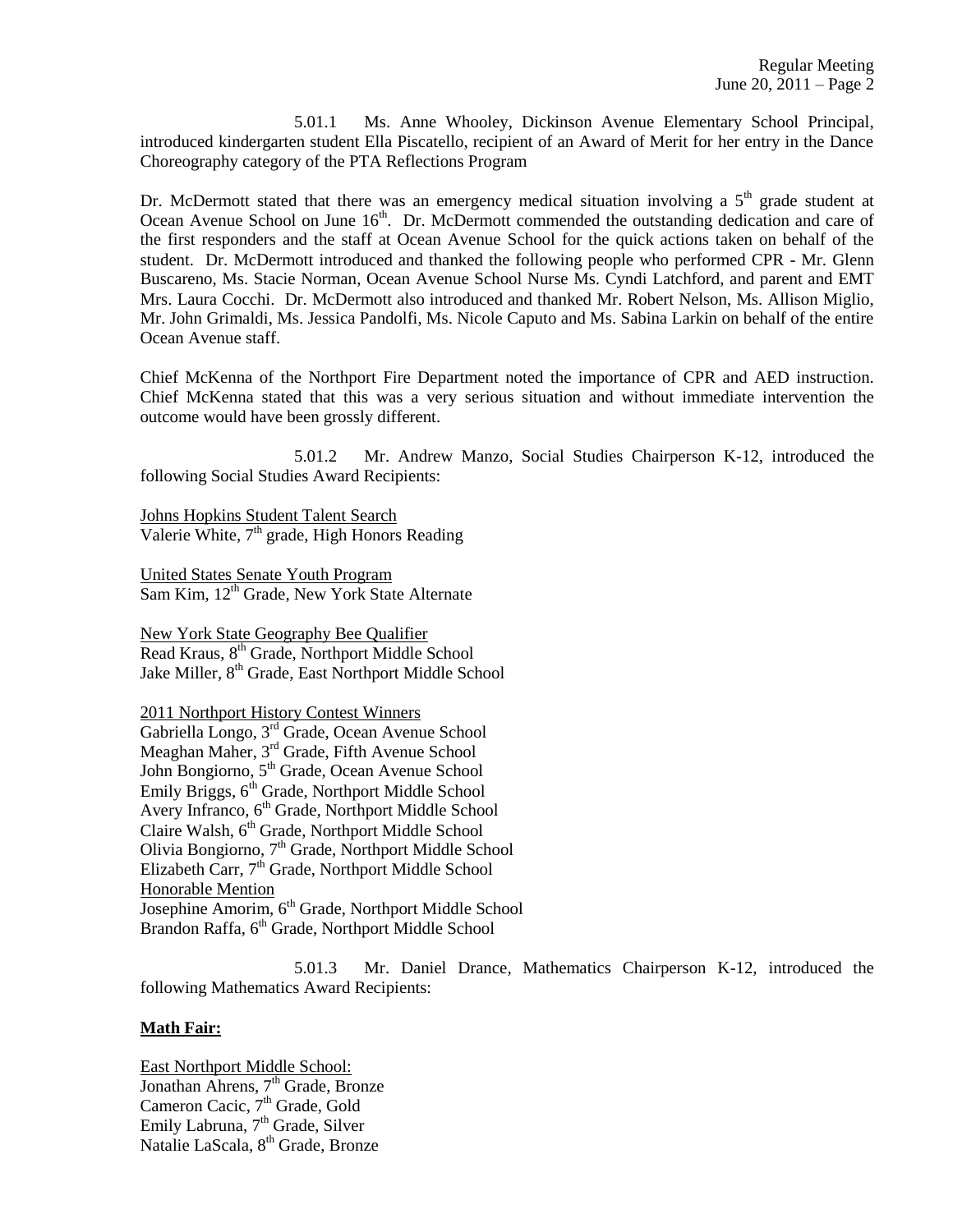Daniel Puttre, 8<sup>th</sup> Grade, Silver Kurt Widmaier, 8<sup>th</sup> Grade, Bronze

Northport Middle School: Tyler DuPont, 7<sup>th</sup> Grade, Bronze Dylan Jankowski, 7<sup>th</sup> Grade, Bronze Rebecca MacLeod, 7<sup>th</sup> Grade, Bronze Joshua Melchione,  $7<sup>th</sup>$  Grade, Silver

Northport High School: Natasha Albaneze, 9<sup>th</sup> Grade, Gold Michael Albert, 9<sup>th</sup> Grade, Gold Michael Barry, 9<sup>th</sup> Grade, Bronze Ameer Basrai, 9<sup>th</sup> Grade, Silver Jae Sung Choi, 9<sup>th</sup> grade, Bronze Nicholas DelGaudio, 9<sup>th</sup> Grade, Silver Michael Driesen, 9<sup>th</sup> Grade, Silver Rudolph Lukats,  $9<sup>th</sup>$  Grade, Bronze Matthew Nicolai, 9<sup>th</sup> Grade, Silver Connor Powers, 9<sup>th</sup> Grade, Bronze Sonny Rimler,  $9<sup>th</sup>$  Grade, Bronze Corrie Kavanaugh, 10<sup>th</sup> Grade, Bronze Andrew Lauria,  $10^{th}$  Grade, Silver Brian Liu, 10<sup>th</sup> Grade, Gold Benjamin Maritato, 10<sup>th</sup> Grade, Bronze Justin Riggs,  $10^{th}$  Grade, Silver Luke Chu,  $10^{th}$  Grade, Bronze Samuel Goldstein,  $10^{th}$  Grade, Bronze Kristen Bomkamp, 11<sup>th</sup> Grade, Gold Matthew Dannenberg,  $11<sup>th</sup>$  Grade, Silver Ian Montague,  $11<sup>th</sup>$  Grade, Bronze Jennifer Yland, 11<sup>th</sup> Grade, Silver

### **Suffolk County Mathematics Tournament:**

Fourth Place (Upper Division Team) – Matthew Dannenberg, Eli Doris, Ian Montague, Kevin Ross, Caleb Zulawski Second Place Individual (Grade 11) – Matthew Dannenberg

### **Suffolk County Mathematics Contest:**

Second Place (tie, Level E) – Gregory Dilimetin Fourth Place (tie, Level E) – Zachary Melchione Second Place (Level IV) – Matthew Dannenberg First Place, Suffolk County Champion (Level C+) – Eliza Brine

#### **Mathletes:**

New York State Mathematics League (NYSML) and Atlantic Region Mathematics League (ARML) All Star – Matthew Dannenberg

Outstanding Junior of the Year Award (Suffolk County): Matthew Dannenberg

5.01.4 Ms. Antoinette Blanck, United Teachers of Northport President, introduced Hana Moskowitz, Long Island Presidents Council Essay Contest Winner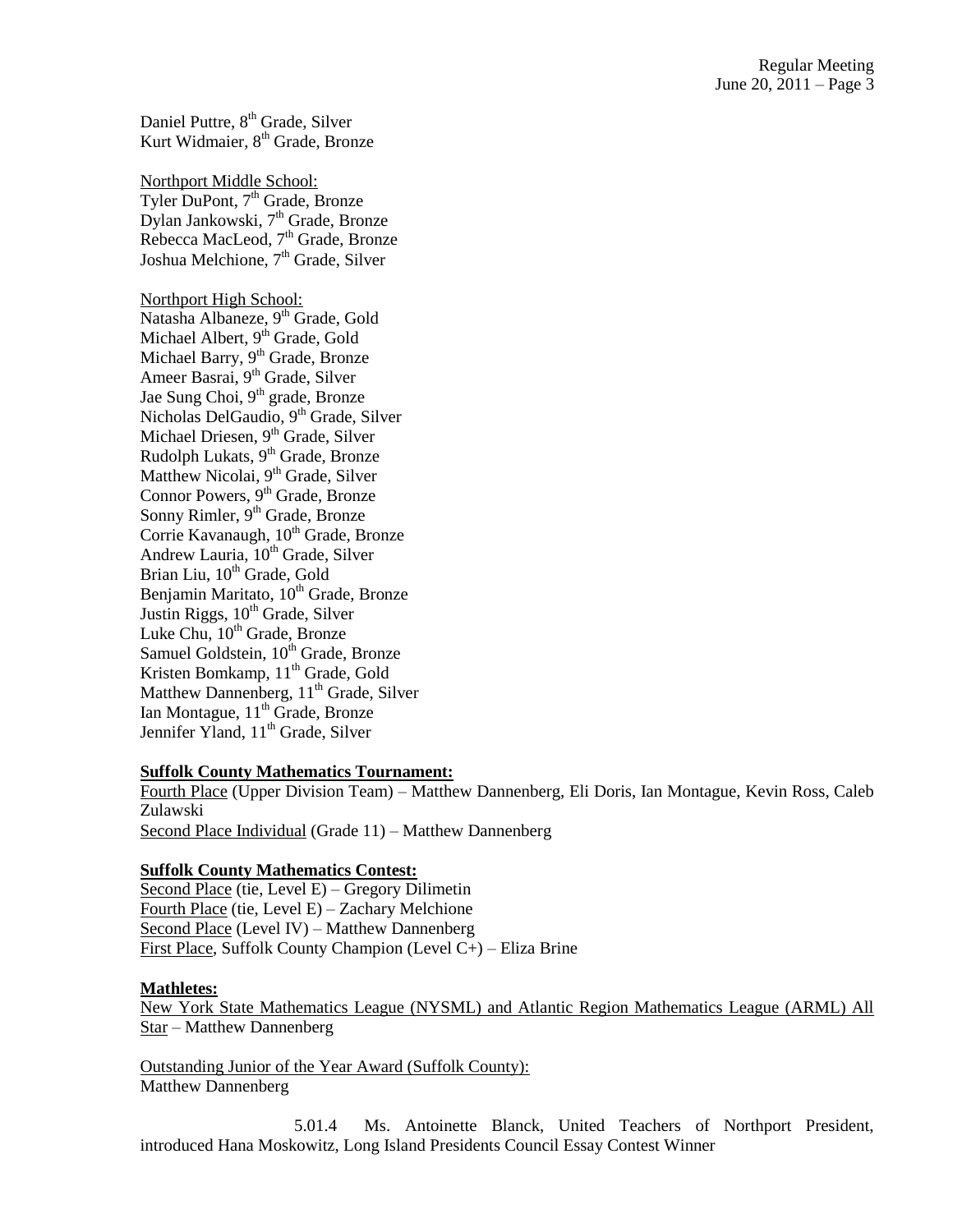5.02 Motion was made by Trustee Waldenburg, seconded by Trustee McCue, to authorize the payment of five \$500 awards in accord with Board-UTN Collective Bargaining Agreement to the following teachers as a Professional Achievement Award for 2010-2011:

- 5.02.1 Nicholas Raio English Teacher, Northport Middle School
- 5.02.2 Linda Bennett English Teacher, Northport High School
- 5.02.3 Marie Michalopoulos Music Teacher, East Northport Middle School
- 5.02.4 Donald Sherman Music Teacher, East Northport Middle School
- 5.02.5 Kerri Titone Italian Teacher, Northport High School

Unanimously carried.

5.03 The President of the Board reviewed the upcoming meetings of July  $6<sup>th</sup>$  Annual Organization and August 29<sup>th</sup>

President Waldenburg stated that he wanted to publicly recognize and thank Board members Karen Wills and Joe Gannon for their dedicated years of service and contributions to the Northport-East Northport school district. President Waldenburg presented Vice President Wills and Trustee Gannon with commendations.

At 8:25 p.m., President Waldenburg called a brief recess.

At 8:50 p.m., the meeting reconvened.

### 6. COMMUNICATIONS

6.01 E-mail from Mr. Jonathan Press of Alternative Energy System, received February 28, 2011, re: solar energy system

Mr. Press did not attend the meeting. There was a brief discussion regarding energy performance contracts and recommendations which may be made regarding energy conservation.

6.02 E-mail from Ms. Frances LaDuca, received June 3, 2011, re: Teacher contract negotiations

Ms. LaDuca addressed the Board and stated that she is very concerned about the teachers' contract not being settled. Ms. LaDuca stated that she is hearing rumors that moral is very low and that it is depressing for the teachers to go to work. She asked the Board to show teachers respect by coming to the bargaining table with open minds and fairness to build mutual trust. Ms. LaDuca asked the Board to settle the contract now before any damage is done to the reputation of the District.

President Waldenburg stated that the Board is fully apprised and fully involved in the negotiations and noted that at this stage there are issues that the board has made very clear which have not been addressed.

# 7. PUBLIC PARTICIPATION

Name Comment

| Carl Litt | Asked if he could call Mr. Press and ask him to join the operations and |
|-----------|-------------------------------------------------------------------------|
| Resident  | maintenance committee.                                                  |

Ms. Kathleen Molander, Assistant Superintendent for Business, stated that she would give an update on the operations and maintenance committee to Mr. Litt.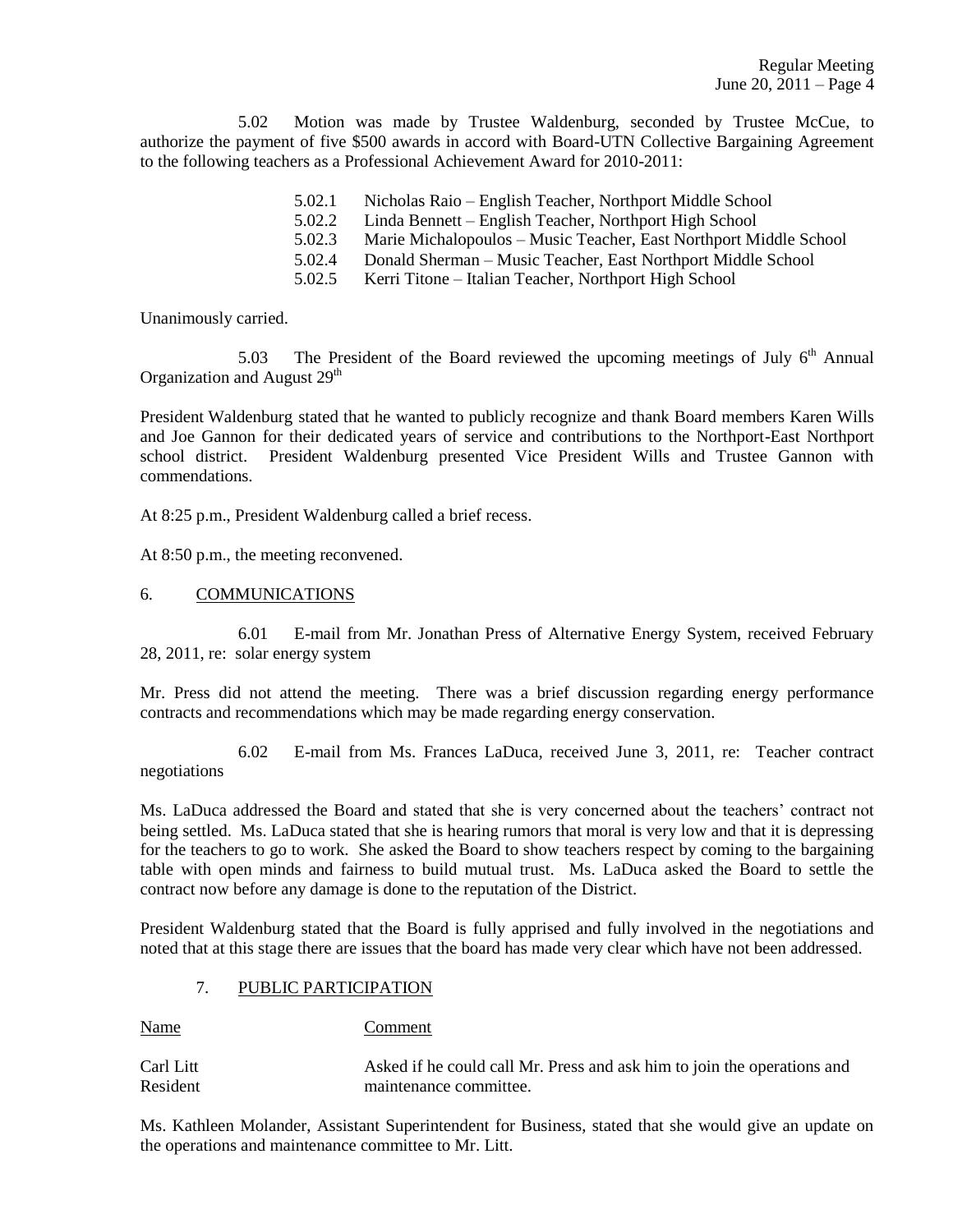| Halle Perles<br>Parent     | Stated that she supports and is proud of the teachers in the school district<br>and stated that the teachers should be given a fair and just contract. Ms.<br>Perles stated that she has concerns about how the district handled the<br>dismissal of a Bellerose Avenue teacher who she regarded very highly.<br>Ms. Perles asked if there is a criteria for dismissing a teacher in the<br>middle of the year and asked if there could be a closed door session for<br>parents to express their concerns. Ms. Perles stated she did not receive<br>any response to her letters from the Board, Superintendent or Principal. |
|----------------------------|------------------------------------------------------------------------------------------------------------------------------------------------------------------------------------------------------------------------------------------------------------------------------------------------------------------------------------------------------------------------------------------------------------------------------------------------------------------------------------------------------------------------------------------------------------------------------------------------------------------------------|
| Jenna Rugile<br>Parent     | Stated that she wrote to the Board regarding the Bellerose Avenue 5 <sup>th</sup><br>grade chorus receiving a Gold medal at NYSSMA and that nothing was<br>written in <i>Our Schools</i> about it. Ms. Rugile stated she did not get any<br>response.                                                                                                                                                                                                                                                                                                                                                                        |
| Cathie Josephson<br>Parent | Asked what she should do if she does not get a response to her emails.                                                                                                                                                                                                                                                                                                                                                                                                                                                                                                                                                       |
| Carina Ranieri             | Stated that she has not gotten responses to her emails.                                                                                                                                                                                                                                                                                                                                                                                                                                                                                                                                                                      |

Mr. Matt Nelson, Assistant Superintendent of Instruction and Administration, stated that the email system is not reliable and stated that nothing personal or private should be sent via email.

Dr. McDermott stated that if you do not receive a response to an email to call the main office and verify that the email was received and information is getting to teachers.

Trustee McCue asked if a response could be sent to each email stating that it was received.

Carl Litt Asked if the teachers get acknowledged and honored for their work. Resident

Ms. Irene McLaughlin, stated that at the Senior Awards Ceremony students invite teachers that they feel made a difference to them and they are asked to come up on stage to be honored by the students.

| Julia Binger<br><b>Board Trustee</b> | Stated that the Board members receive all emails and have received many<br>regarding the Bellerose situations. Ms. Binger stated that the Board is<br>well aware of what the parents wanted to express but they cannot discuss<br>the issue.                                                                                                                                                                                                                                             |  |
|--------------------------------------|------------------------------------------------------------------------------------------------------------------------------------------------------------------------------------------------------------------------------------------------------------------------------------------------------------------------------------------------------------------------------------------------------------------------------------------------------------------------------------------|--|
| Denise Summers Mumm<br>Resident      | Stated that this evening the Board will make a decision on the<br>appointments to the Audit Committee and hoped that the Board will<br>appoint qualified people to protect the taxpayers. Ms. Mumm stated that<br>the appointment of a non-CPA candidate would be detrimental and that<br>individuals with higher qualifications should be appointed for<br>transparency. Ms. Mumm stated that individuals with the best skills<br>would provide sound advice to the Board of Education. |  |

Motion was made by Trustee Gannon, seconded by Trustee McCue, to approve all items under 8. and 9., including Supplemental 8.01.2 (#72-76, Page 6), Supplemental 8.01.5 (Schedule M #1-2), and excluding severed item 8.01.1 (Schedule A)

## 8. SUPERINTENDENT'S REPORT, GENERAL

8.01 Personnel Schedules, each dated June 20, 2011, and each attached and made part of the official minutes: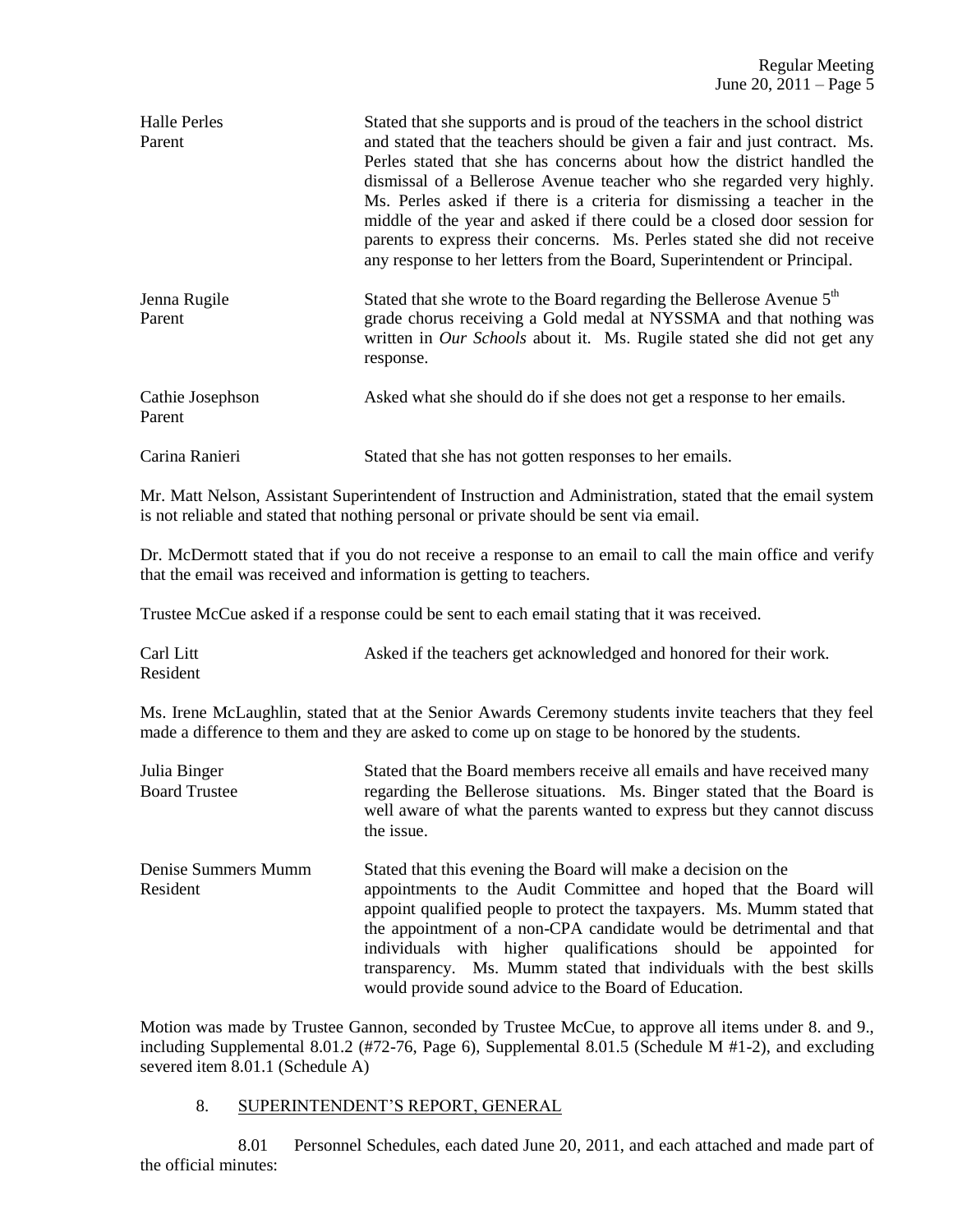|           | 8.01.1 | <b>SEVERED</b>                                                          |
|-----------|--------|-------------------------------------------------------------------------|
|           | 8.01.2 | Schedule B – Non-Instructional Staff (including Supplemental $#72-76$ , |
| Page $6)$ |        |                                                                         |
|           | 8.01.3 | Schedule $D$ – Extra Pay                                                |
|           | 8.01.4 | Schedule J – Committee on Special Education                             |
|           | 8.01.5 | Schedule M - Tenure                                                     |

President Waldenburg stated that Ms. Molander and Mr. Nelson are exemplary officials and he wholeheartedly supports their recommendation for tenure.

8.02 Receiving for a second reading and adopting the following textbooks:

| 8.02.1 | <b>Reading for Writers</b>                  | English Composition, Grade 11 |
|--------|---------------------------------------------|-------------------------------|
|        | Jo Ray McCuen-Metherell, Anthony C. Winkler |                               |
|        | Wadsworth, Cengage Learning                 |                               |
|        |                                             |                               |

| 8.02.2 | Go Math!     | Math, Grades K-5                 |
|--------|--------------|----------------------------------|
|        | Dixon et.al. | <b>Houghton Mifflin Harcourt</b> |

# 9. SUPERINTENDENT'S REPORT FINANCIAL

9.01 Approving a general resolution for the purpose of participating in a cooperative bid coordinated by the Board of Cooperative Educational Services (BOCES) of Suffolk County for generally needed services and standardized supply and equipment items:

"WHEREAS, various educational and municipal corporations located within the State of New York desire to bid jointly for generally needed services and standardized supply and equipment items; and

WHEREAS, the Northport-East Northport U.F.S.D., an educational/municipal corporation (hereinafter the "Participant") is desirous of selectively participating with other educational and/or municipal corporations in the State of New York in joint bidding in the areas mentioned above pursuant to General Municipal Law §119-o and Education Law Section 1950; and

WHEREAS, the Participant is a municipality within the meaning of General Municipal Law §119 n and is eligible to participate in the Board of Cooperative Educational Services, First Supervisory District of Suffolk County (hereinafter Eastern Suffolk BOCES) Joint Municipal Cooperative Bidding Program (hereinafter the "Program") in the areas mentioned above; and

WHEREAS, the Participant acknowledges receipt of the Program description inclusive of Eastern Suffolk BOCES' standard bid packet and the general conditions relating to said Program; and

WHEREAS, with respect to all activities conducted by the Program, the Participant wishes to delegate to Eastern Suffolk BOCES the responsibility for drafting of bid specifications, advertising for bids, accepting and opening bids, tabulating bids, awarding the bids, and reporting the results to the Participant.

BE IT RESOLVED that the Participant hereby appoints Eastern Suffolk BOCES to represent it and to act as the lead agent in all matters related to the Program as described above; and

BE IT FURTHER RESOLVED that the Participant hereby authorizes Eastern Suffolk BOCES to place all legal advertisements for any required cooperative bidding in Newsday, which is designated as the official newspaper for the Program; and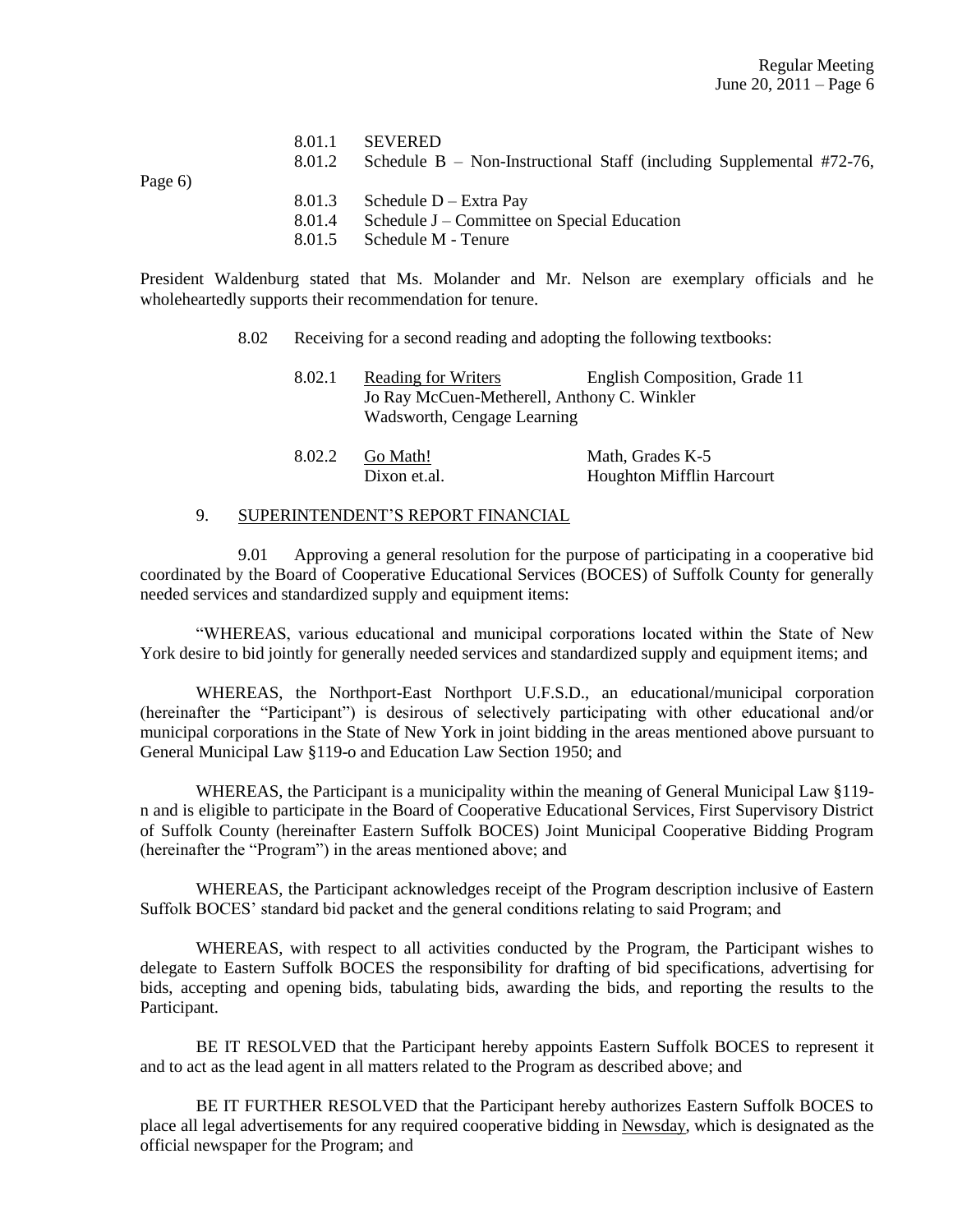BE IT FURTHER RESOLVED that a Participant Meeting shall be held annually consisting of a representative from each Program Participant. Notice of the meeting shall be given to each representative at least five (5) days prior to such meeting; and

BE IT FURTHER RESOLVED that an Advisory Committee will be formed consisting of five to ten representatives of Program Participants for a term of three (3) years as authorized by General Municipal Law §119-o.2.j.

BE IT FURTHER RESOLVED that this Agreement with the Participant shall be for a term of one (1) year as authorized by General Municipal Law §119-o.2.j.

BE IT FUTHER RESOLVED that the Participant agrees to pay Eastern Suffolk BOCES an annual fee as determined annually by Eastern Suffolk BOCES to act as the lead agent for the Program."

9.02 Approving a general resolution for the purpose of participating in a cooperative bid coordinated by the Board of Cooperative Educational Services (BOCES) of Nassau County for the purchase of various commodities and/or services:

"WHEREAS, the Board of Education, Northport-East Northport School District of New York State, wishes to participate in a Cooperative Bidding Program conducted by The Board of Cooperative Educational Services of Nassau County for the purchase of various commodities and/or services as authorized by and in accordance with the Education Law and General Municipal Law, §119-o; and

NOW THEREFORE, BE IT RESOLVED that the School District hereby appoints Nassau BOCES as it representative and agent in all matters related to the Cooperative Bidding Program, including but not limited to responsibility for drafting of specifications, advertising for bids, accepting and opening bids, tabulating bids, reporting the results to the School District and making recommendations thereon, and

BE IT FURTHER RESOLVED that Nassau BOCES is hereby authorized to award cooperative bids on behalf of the School District to the bidder deemed to be the lowest responsible bidder meeting the bid specifications and otherwise complying with Article 5-A of the General Municipal Law of the State of New York relating to public bids and contracts and to enter into contracts for the purchase of the commodities and/or services as authorized herein, and

BE IT FURTHER RESOLVED, that the School District hereby authorizes its School Business Administrator or his/her designee on behalf of the School District to participate in cooperative bidding conducted by Nassau BOCES and if requested to furnish Nassau BOCES an estimated minimum number of units that will be purchased and such other documents and information which may be reasonably necessary or useful in conducting the Cooperative Bidding Program, and

BE IT FURTHER RESOLVED, that the School District agrees to assume its equitable share of the administrative costs of the cooperative bidding program and all of its obligations and responsibilities pursuant to any contract that may be awarded by Nassau BOCES on behalf of the School District."

9.03 Approving a general resolution for the purpose of continuing participation with the municipal cooperative purchasing agreement with the Town of Huntington, dated October 10, 2008:

WHEREAS, it is the desire of the Town of Huntington (hereinafter "Town"), and the Northport-East Northport UFSD (hereinafter "District") as the Agencies named herein to cooperate with respect to the utilization of the services of the TOWN's Purchasing Department; and

WHEREAS, the parties hereto are desirous of authorizing the Purchasing Director of the Town to advertise all of the bid requests for proposals and name the DISTRICT.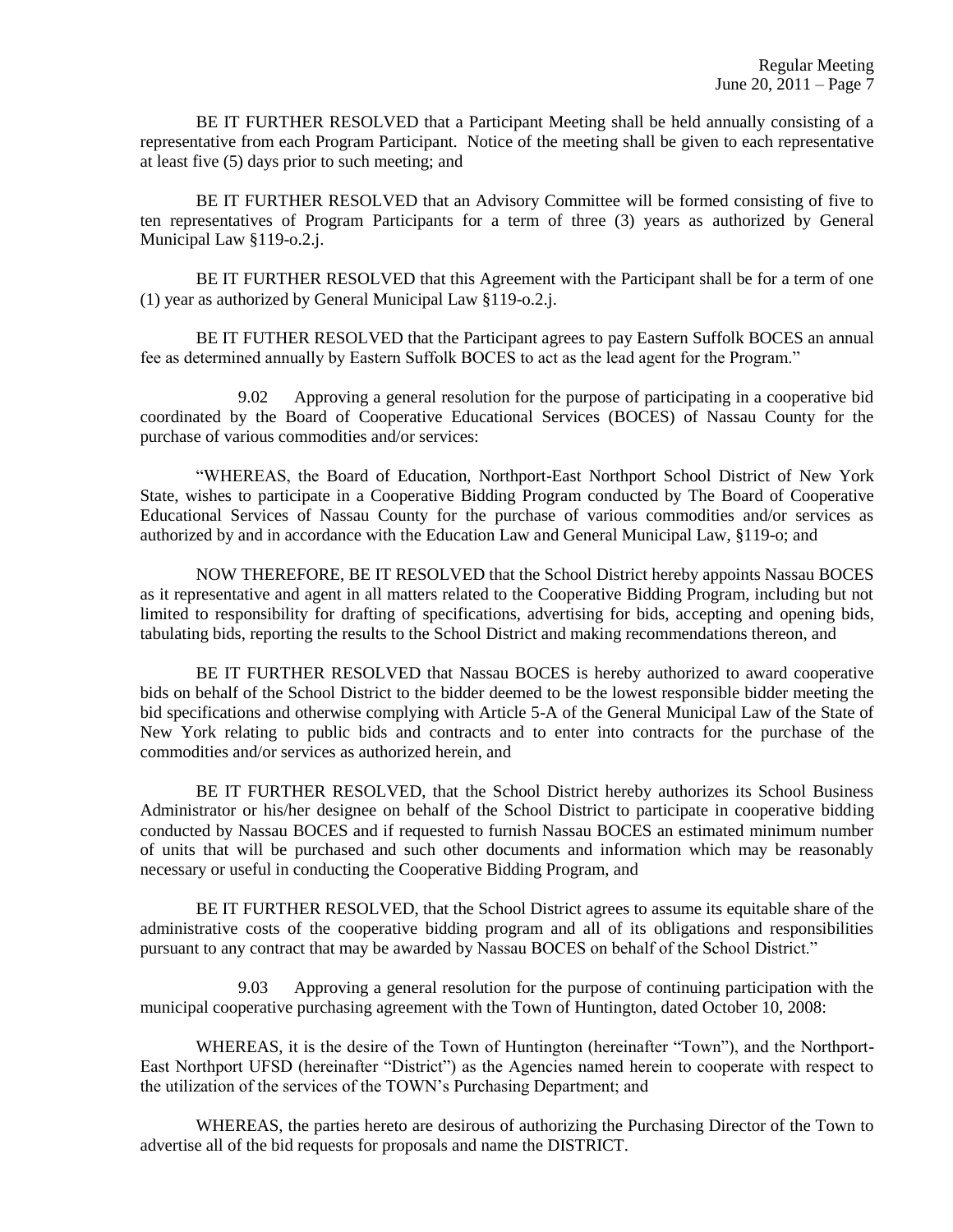# NOW THEREFORE, IT IS AGREED AS FOLLOWS:

1. The Director of Purchasing of the TOWN is authorized, in advertising for any bid for any material, equipment or merchandise, to include in all of the public notifications and advertisements, the name of the DISTRICT.

2. The Director of Purchasing of the TOWN shall make it a specific condition of any bids awarded that the DISTRICT may avail itself and purchase any of the materials, equipment or merchandise bid.

3. The DISTRICT agrees to make available to the Director of Purchasing of the TOWN, in a timely fashion, information as to the quantity and type of materials, equipment or merchandise that is uses on an annual basis.

4. The governing Board of the DISTRICT specifically authorizes and consents that the Director of Purchasing of the TOWN is authorized to advertise and award bids in its name in accordance with the provisions of Town Law and the Local Finance Law, and any other applicable local laws and regulations.

5. It is specifically agreed that the providing of these services by the TOWN Director of Purchasing shall be without costs to the DISTRICT and without additional cost to the TOWN.

6. The DISTRICT is responsible for the payment of any materials, equipment and merchandise purchased by it from bids awarded by the TOWN's Director of Purchasing. DISTRICT's financial responsibility shall include payment for any materials, equipment and merchandise purchased and any other incidental costs related to materials, equipment and merchandise purchased such as shipping and delivery.

7. The DISTRICT agrees to hold harmless the TOWN and indemnify the TOWN from and against any claim, lawsuit, and/or judgment together with all costs and all incidental charges thereto including, but not limited to, costs and reasonable attorney's fees incurred and arising out of the DISTRICT's purchase of materials, equipment and merchandise under this Agreement.

8. Either party may terminate this agreement upon thirty (30) days written notice to the other."

9.04 Approving a general resolution to join the Long Island Food Service Director's Association Cooperative Bid:

"WHEREAS, it is the plan of a number of public school districts in Nassau/Suffolk Counties, New York to bid jointly on selected Food Service Commodities, Food and Food Service Supplies for the 2011- 2012 school year.

WHEREAS, the Northport-East Northport School District, is desirous of participating with other districts in Nassau/Suffolk Counties in the joint bidding of the commodities mentioned above as authorized by General Municipal Law, §119-0 and;

WHEREAS, the Northport-East Northport School District, wishes to appoint a committee to assume the responsibility for drafting of specification, advertising for bids, accepting and opening bids, reporting the results to the boards of education and making recommendations thereon; therefore,

BE IT RESOLVED, that the BOARD OF EDUCATION of the Northport-East Northport School District, hereby appoints Long Island Food Service Director's Association Cooperative Bid Committee to represent it in all matters related above, and,

BE IT FURTHER RESOLVED, that the Northport-East Northport School District's Board of Education authorized the above-mentioned committee to represent it in all matters leading up to the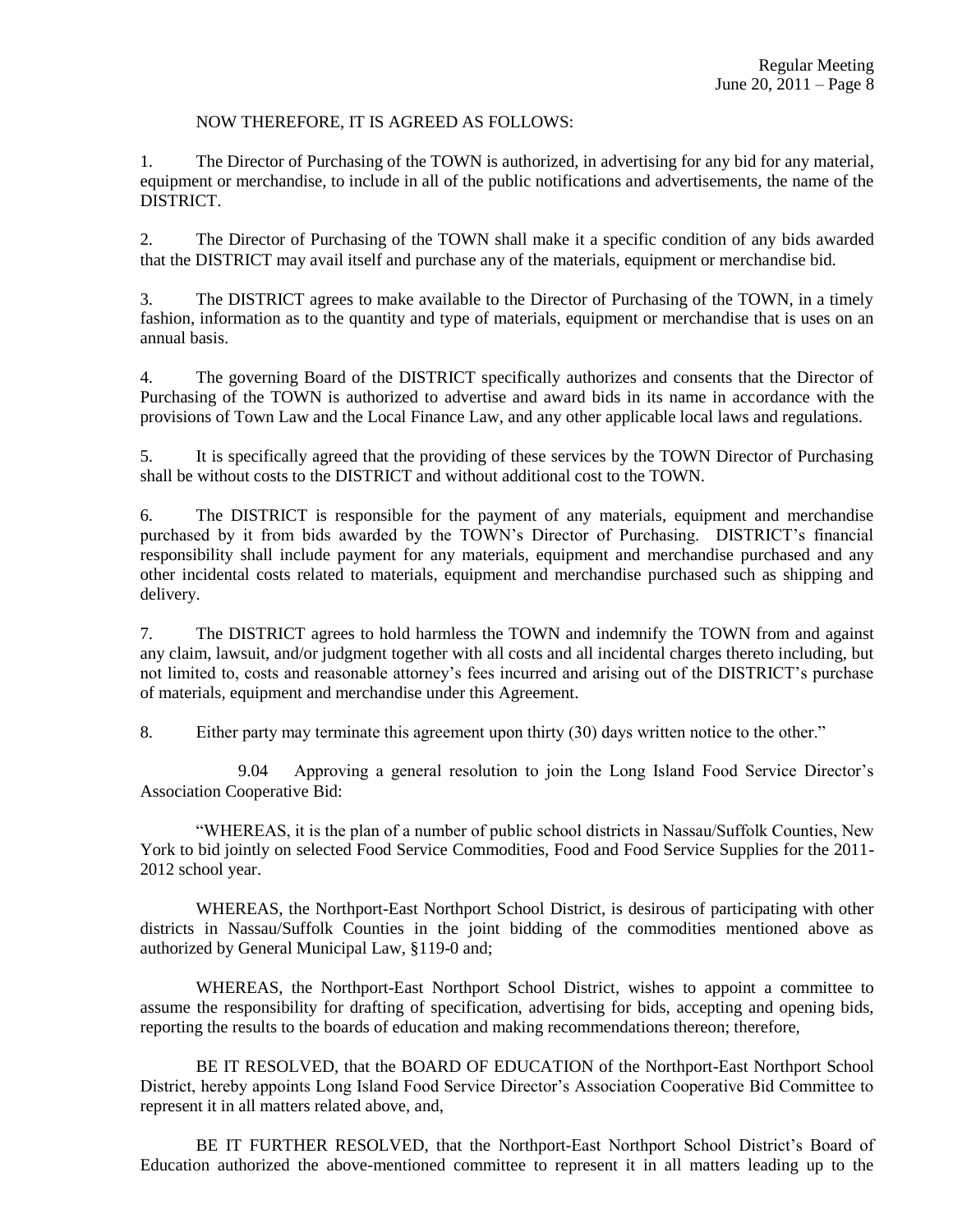entering into contract for the purchase of the above mentioned commodities, and

BE IT FURTHER RESOLVED, that the Northport-East Northport School District's Board of Education agrees to assume its equitable share of the costs of the cooperative bidding, and

BE IT FURTHER RESOLVED, that the Northport-East Northport School District's Board of Education agrees (1) to abide by majority decisions of the participating districts on quality standards; (2) that unless all bids are rejected, it will award contracts according to the recommendations of the committee; (3) that after awards of contract(s), it will conduct all negotiations directly with the successful bidder(s)."

- 9.05 Approving transfer of general fund appropriations in the 2010-2011 budget
- 9.06 Approving the following resolution:

"RESOLVED, that the Board of Education accept the donation of \$673.30 toward the purchase of supplies for Ocean Avenue Elementary School and increase the 2011-2012 budget code A2110.5030.15.0200 by \$673.30 for this purpose.

RESOLVED, that the Board of Education hereby approves an increase in the revenue code A2705 of the 2011-2012 budget by \$673.30 with the understanding that this increase in revenue is the result of the Ocean Avenue Elementary School participation in the Stop and Shop A+ Bonus Bucks Program"

9.07 Approving the following resolution:

"RESOLVED, that the Board of Education accept the donation of \$610.25 toward the purchase of supplies for Northport High School Commons and increase the 2011-2012 budget code A2110.5030.30.2302 by \$610.25 for this purpose.

RESOLVED, that the Board of Education hereby approves an increase in the revenue code A2705 of the 2011-2012 budget by \$610.25 with the understanding that this increase in revenue is the result of Northport High School participation in the Stop and Shop A+ Bonus Bucks Program"

9.08 Approving the following resolution:

"RESOLVED, that the Board of Education accept the donation of \$100 from Astoria Federal Savings towards the purchase of High School art supplies and increase the 2011-2012 budget code A2110.5030.30.2000 by \$100.00 for this purpose.

RESOLVED, that the Board of Education hereby approves an increase in the revenue code A2705 of the 2011-2012 budget by \$100 with the understanding that this increase in revenue is the result of Northport High School's participation in 2011 Teen Photo Contest"

9.09 Approving the following resolution:

"RESOLVED, that the Board of Education accept the donation of \$341.00 from the Dickinson Avenue PTA toward the funding of the Grade 3-4-5 Variety Show and increase the 2010-2011 budget code A2850.1200.11.1505 by \$341.00 for this purpose.

RESOLVED, that the Board of Education hereby approves an increase in the revenue code A2705 of the 2010-2011 budget by \$341.00 with the understanding that this increase in revenue is the result of a donation from the Dickinson Avenue PTA to defray the costs of the Grade 3-4-5 Variety Show"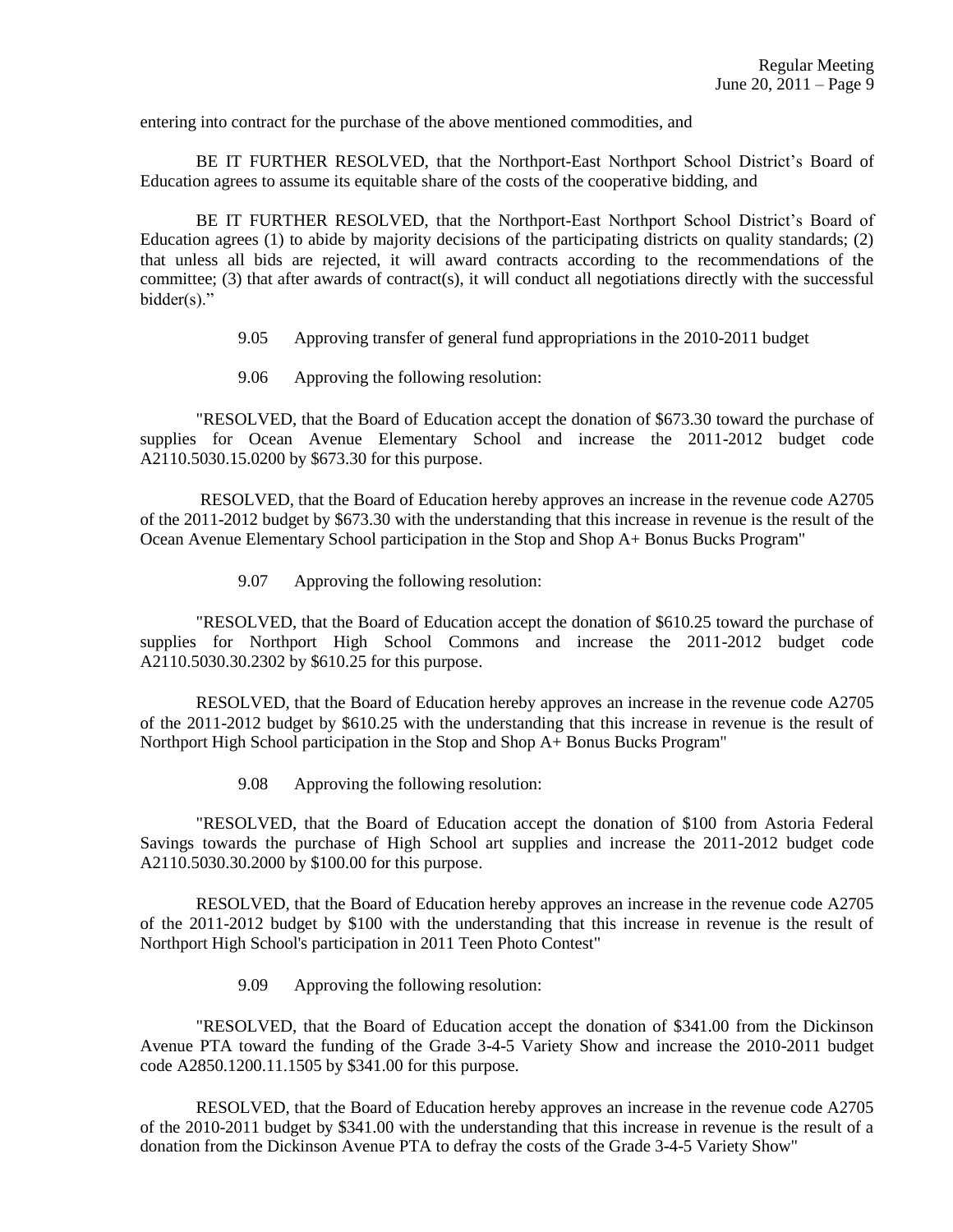### 9.10 Approving the following resolutions:

9.10.1 "BE IT RESOLVED, that in accordance with the provisions of Section 6-j of the General Municipal Law, the Board of Education approves the funding of the Workers' Compensation Reserve Fund by a transfer of undesignated fund balance (and/or budgetary appropriation) from the 2010-2011 fiscal year in an amount not to exceed \$2,000,000"

9.10.2 "BE IT RESOLVED, that in accordance with the provisions of Section 6 m of the General Municipal Law, the Board of Education approves the funding of the Unemployment Insurance Reserve Fund by a transfer of undesignated fund balance (and/or budgetary appropriation) from the 2010-2011 fiscal year in an amount not to exceed \$300,000"

9.10.3 "BE IT RESOLVED, that in accordance with the provisions of Section 6-r of the General Municipal Law, the Board of Education approves the funding of the Retirement Contribution Reserve Fund by a transfer of undesignated fund balance (and/or budgetary appropriation) from the 2010-2011 fiscal year in an amount not to exceed \$2,800,000"

9.10.4 "BE IT RESOLVED, that the Board of Education hereby approves the expenditure of funds from the Employee Benefit Accrued Liability Reserve Fund pursuant to General Municipal Law Section 6-p for the 2010-2011 fiscal year in an amount not to exceed \$52,000.00 and to increase the appropriation A9089.1500.00.6001 by \$52,000.00 and to return to the reserve any funds not expended"

- 9.11 Approving transfer of general fund appropriations in the 2010-2011 budget
- 9.12 Approving the following resolutions:

9.12.1 "BE IT RESOLVED, that the Board of Education hereby authorizes the District to enter into an agreement with BBS Architects & Engineers, P.C. for the 2009-2010 capital improvement projects, subject to mutually agreeable terms and conditions to be reviewed and approved by District Counsel;

BE IT FURTHER RESOLVED, that the Board of Education hereby authorizes the President of the Board of Education to execute said Agreement on behalf of the Board of Education"

9.12.2 "BE IT RESOLVED, that the Board of Education hereby authorizes the District to enter into an agreement with BBS Architects & Engineers, P.C. for the 2010-2011 capital improvement projects, subject to mutually agreeable terms and conditions to be reviewed and approved by District Counsel;

BE IT FURTHER RESOLVED, that the Board of Education hereby authorizes the President of the Board of Education to execute said Agreement on behalf of the Board of Education"

Vote on Trustee Gannon's motion to approve all items under 8. and 9., including Supplemental 8.01.2 (#72-76, Page 6), Supplemental 8.01.5 (Schedule M #1-2), and excluding severed item 8.01.1 (Schedule A) was unanimously carried.

Motion was made by Trustee Gannon, seconded by Trustee Wills to approve item 8.01.1 (Schedule A), including Supplemental 8.01.1 (Schedule A #165-190), and Supplemental 8.01.1 (Schedule A, Page 19)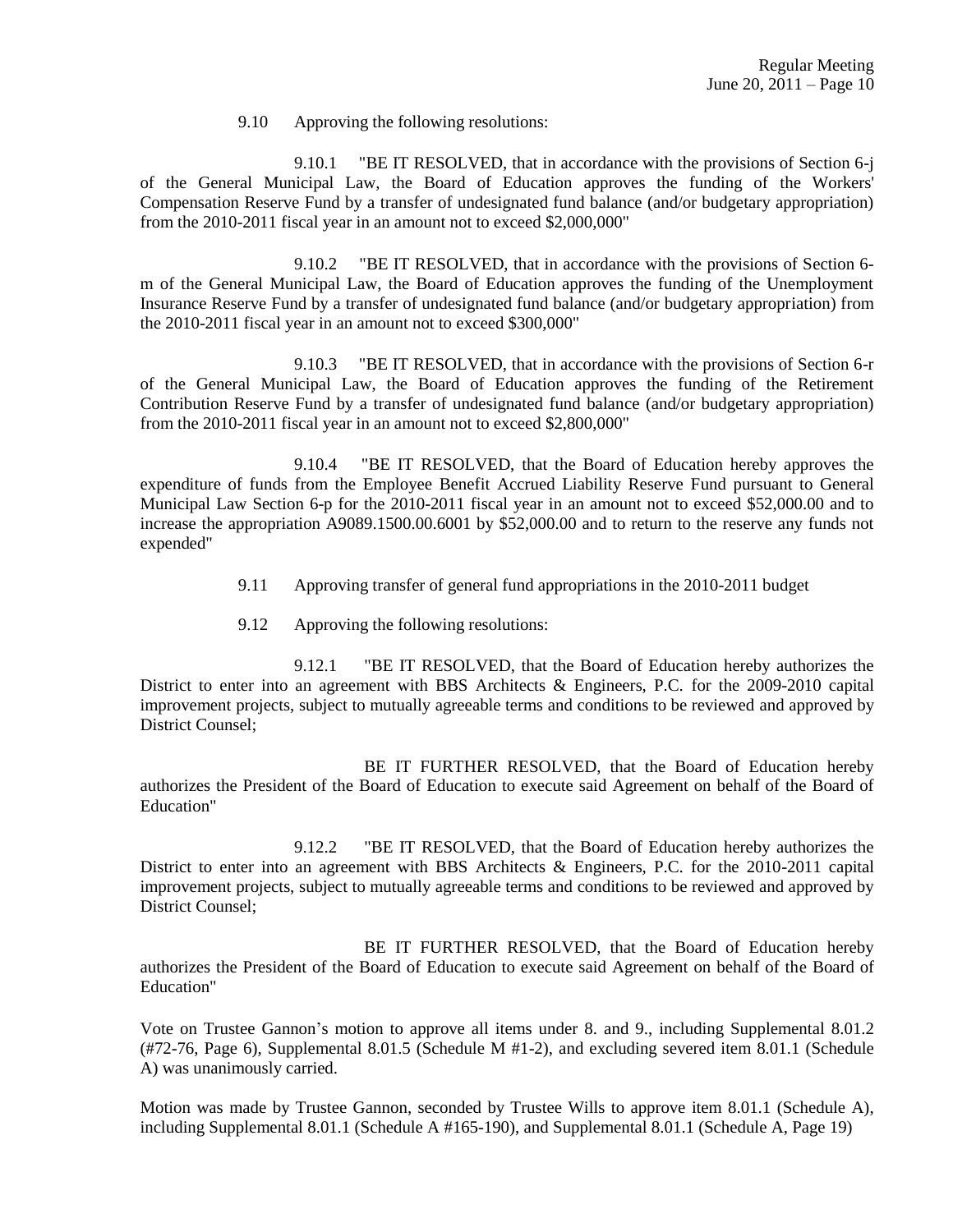8.01.1 Schedule A – Certified Staff (including Supplemental #165-190, Page

19)

Vote on Trustee Gannon's motion to approve item 8.01.1 (Schedule A), including Supplemental 8.01.1 (Schedule A #165-190), and Supplemental 8.01.1 (Schedule A, Page 19) was as follows:

YES: Ms. Binger, Mr. Gannon, Mrs Gavin, Mrs. McCue, Mrs. McNaughton, Mr. Rapiejko, Mrs. Thompson, Mrs. Wills

ABSTAIN: Mr. Waldenburg

Motion passed.

#### 10. SUPERINTENDENT'S REPORT – FOR INFORMATION ONLY

10.01 Schedule I – Home Instruction

- 11. UNFINISHED BUSINESS
- 12. NEW BUSINESS

12.01 Motion was made by Trustee McNaughton, seconded by Trustee McCue, to nominate and appoint Mr. Thomas Lavin to the Audit Committee for a two year term commencing July 1, 2011

Vote on Trustee McNaughton's motion was as follows:

YES: Mrs. Binger, Mr. Gannon, Mrs. McCue, Mrs. McNaughton, Mr. Rapiejko, Mrs. Thompson, Mrs. Wills NO: Mr. Waldenburg ABSTAIN: Mrs. Gavin

Motion passed.

Motion was made by Trustee Wills, seconded by Trustee Binger, to nominate and appoint Dr. Kay Hutchins Sato to the Audit Committee for a two year term commencing July 1, 2011

Vote on Trustee Wills' motion was as follows:

YES: Mrs. Binger, Mr. Gannon, Mrs. McCue, Mrs. McNaughton, Mr. Rapiejko, Mr. Waldenburg, Mrs. Wills NO: Mrs. Thompson ABSTAIN: Mrs. Gavin

Motion passed.

At 9:55 p.m., there being no further business to discuss, motion was made by Trustee Gannon, seconded by Trustee McCue, to adjourn the meeting and to convene into Executive Session to discuss matters pertaining to collective bargaining negotiations, and the employment history of particular employees. These matters cannot be discussed in public because doing so would affect negotiations and violate the right of privacy.

Unanimously carried.